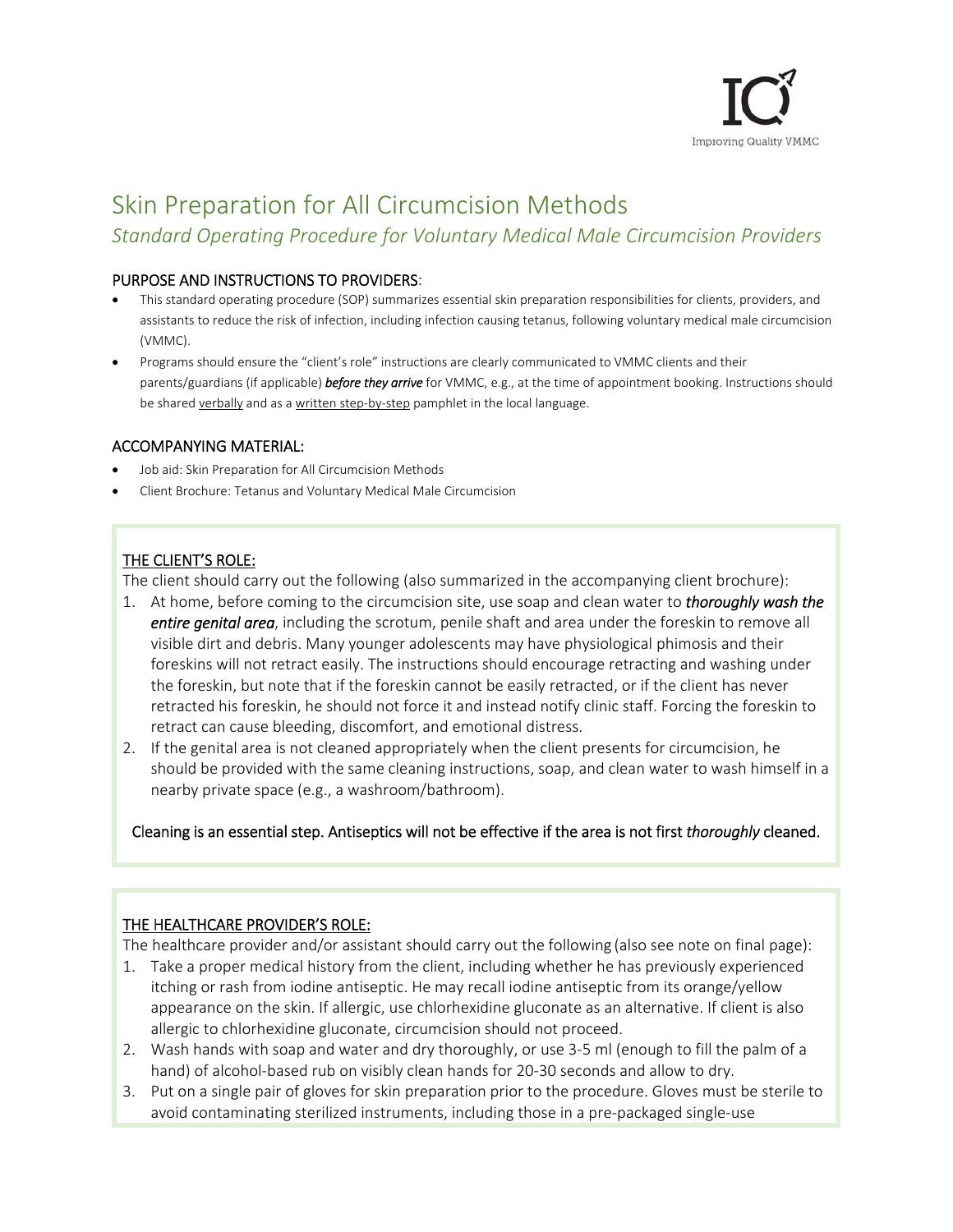

instrument "kit", and must be put on prior to touching any sterile instruments (reusable or single‐ use) or single-use materials (e.g., gallipot, gauze, sponge holder) from inside a sterile kit.

- a. Once skin preparation has begun, gloves are no longer sterile; *do not touch the sterilized kit or tray of instruments again* until gloves have been removed, hands cleaned, and new sterile gloves have been applied (*details in Steps 8 and 9*).
- 4. Do not shave hair. Shaving can cause small skin cuts and promote bacterial colonization, which can lead to infection. Any long hair that may obstruct suturing or device placement can be trimmed with scissors.

### *Timing of skin preparation in relation to anesthesia*

- For circumcision methods requiring injected anesthesia, the anesthetic agent may be injected before or after skin preparation. In accordance with the World Health Organization (WHO) *Considerations for Implementing Models for Optimizing the Volume and Efficiency of Male Circumcision Services (MOVE)*, some providers prefer injecting local anesthetic first, so that the skin preparation can proceed while the anesthetic is taking effect. If this is done, the skin at the injection site should be disinfected with alcohol or iodine prior to injection. Alternatively, injecting anesthesia after skin preparation may help ensure compliance with the drying time requirement.
- If adhesions or phimosis prevent the provider from easily retracting the foreskin, local anesthetic should be administered and given time to take effect *prior* to retracting the foreskin or separating adhesions and commencing skin preparation.
- For device‐based circumcision methods requiring topical anesthesia, the topical anesthetic agent needs to be applied in accordance with its manufacturer's instructions for use (IFU) and those of the circumcision device, taking care to ensure anesthetic has had time to take effect before attempting to separate any adhesions. In some cases this may require 30 minutes. IFUs are frequently updated, and providers should ensure they are utilizing the current version.
- 5. Prepare the client's skin for circumcision using an aqueous-based antiseptic solution of either povidone‐iodine (7.5% ‐ 10%) or chlorhexidine gluconate (2% ‐ 4%) (WHO Essential Medicine List).
- 6. Skin preparation with antiseptic should occur in this order:
	- a. Glans and inner foreskin: Holding the penis with a gauze swab, retract the foreskin in order to clean the glans, as well as the retracted inner foreskin.
		- i. In the case of adhesions, see box above for anesthesia timing. Adhesions may be separated by gently swiping the area with a clean gauze swab or with forceps, depending on adhesion strength. As above, *do not touch the sterilized kit or tray of instruments again* until gloves have been removed, hands cleaned, and a new pair of sterile gloves have been applied (*details in Steps 8 and 9*).
		- ii. If at any point the client experiences a reaction to povidone-iodine (itching, burning, or swelling), rinse the area thoroughly until no antiseptic is visible, and wait 1‐2 days or until reaction has resolved to try chlorhexidine gluconate.
	- b. Outer foreskin: Let the foreskin return to its natural position over the glans, then clean the outer foreskin.
	- c. Shaft and peripheral genital area: Proceed to apply antiseptic to the shaft of the penis, then move out to the periphery, including the scrotum, the adjacent areas of the thighs and the lower part of the abdomen (suprapubic area).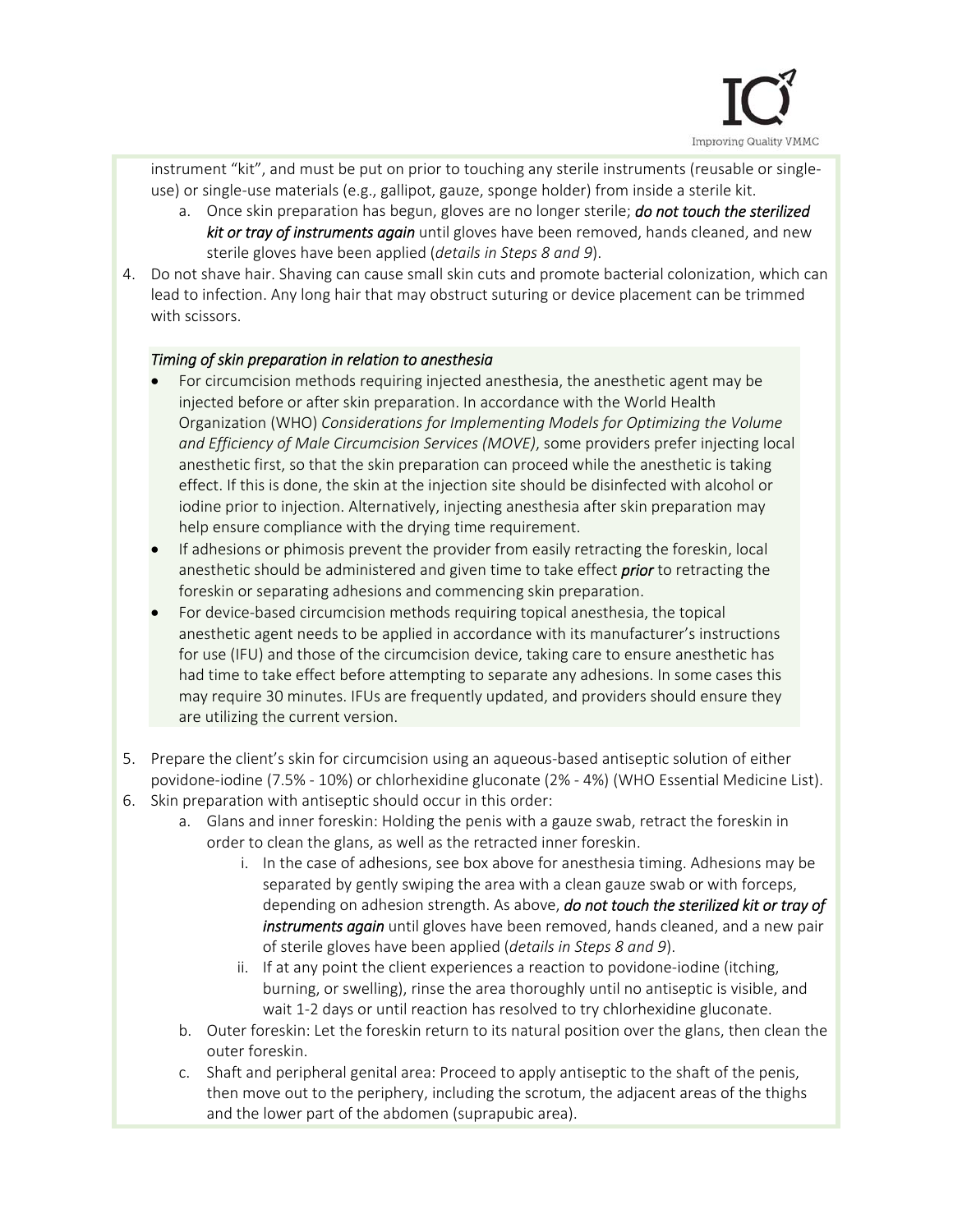

- d. Repeat steps "a" through "c." two more times for a *total of three antiseptic applications*, each time *in the same order.*
- e. Once finished with the three antiseptic applications, take care to not let the penis or glans touch any skin that has not been cleaned with antiseptic. This can be achieved by wrapping sterile gauze around the penis or placing the penis down only on cleaned skin.
- f. Additional information about skin preparation from the glans and shaft to the periphery, including a photograph, will be available in the *Manual for Male Circumcision Under Local Anaesthesia for Providers Serving Adolescents and Adults, 2nd Edition* (publication expected in mid‐2017)
- 7. Allow the antiseptic to *dry completely* (at least TWO minutes both for povidone-iodine and chlorhexidine gluconate) before proceeding with any other steps. This permits the antiseptic to be in contact with the skin long enough for adequate antimicrobial activity to occur. Note: Drying time is only required after the third full application of antiseptic.
- 8. Remove the gloves used during skin preparation. Wash hands with soap and water and dry thoroughly, or use 3‐5 ml (enough to fill the palm of a hand) of alcohol‐based rub on visibly clean hands for 20‐30 seconds and allow to dry.
- 9. Put on a sterile pair of gloves for the circumcision procedure.
- 10. Antiseptic, whether povidone‐iodine or chlorhexidine gluconate, should remain on the skin and should *not* be washed off while the client is at the VMMC site. This may minimize chances of infection. However, any soiling with blood can be cleaned from the skin with additional antiseptic or saline solution after the procedure, leaving the rest of the antiseptic intact.
	- a. Inform client that antiseptic is not harmful to the skin and does not need to be washed off and, if applicable, that the orange-yellow color of povidone-iodine is normal. Instruct him to keep the wound dry while the dressing is in place, in accordance with the postprocedure instructions for the specific circumcision method.
- 11. Document in the client's record that the full skin preparation regimen was completed three times and indicated wait time for drying took place. If there is not a designated field in the record for doing so, write it in the margin.

It is important that the client receives and understands instructions on post-procedure wound care, including the need to keep wound dressings dry, and not to apply home remedies or traditional medicines (herbal remedies, ash, or animal dung) to the wound. These can increase chances of infection, including infection causing tetanus, which can be fatal. *See client information brochure.* 

## SKIN PREP SUMMARY

- CLEAN WITH SOAP AND WATER ●
- 3 APPLICATIONS OF ANTISEPTIC ●
- ALLOW ANTISEPTIC TO DRY AFTER THIRD APPLICATION (≥2 MINUTES) ●